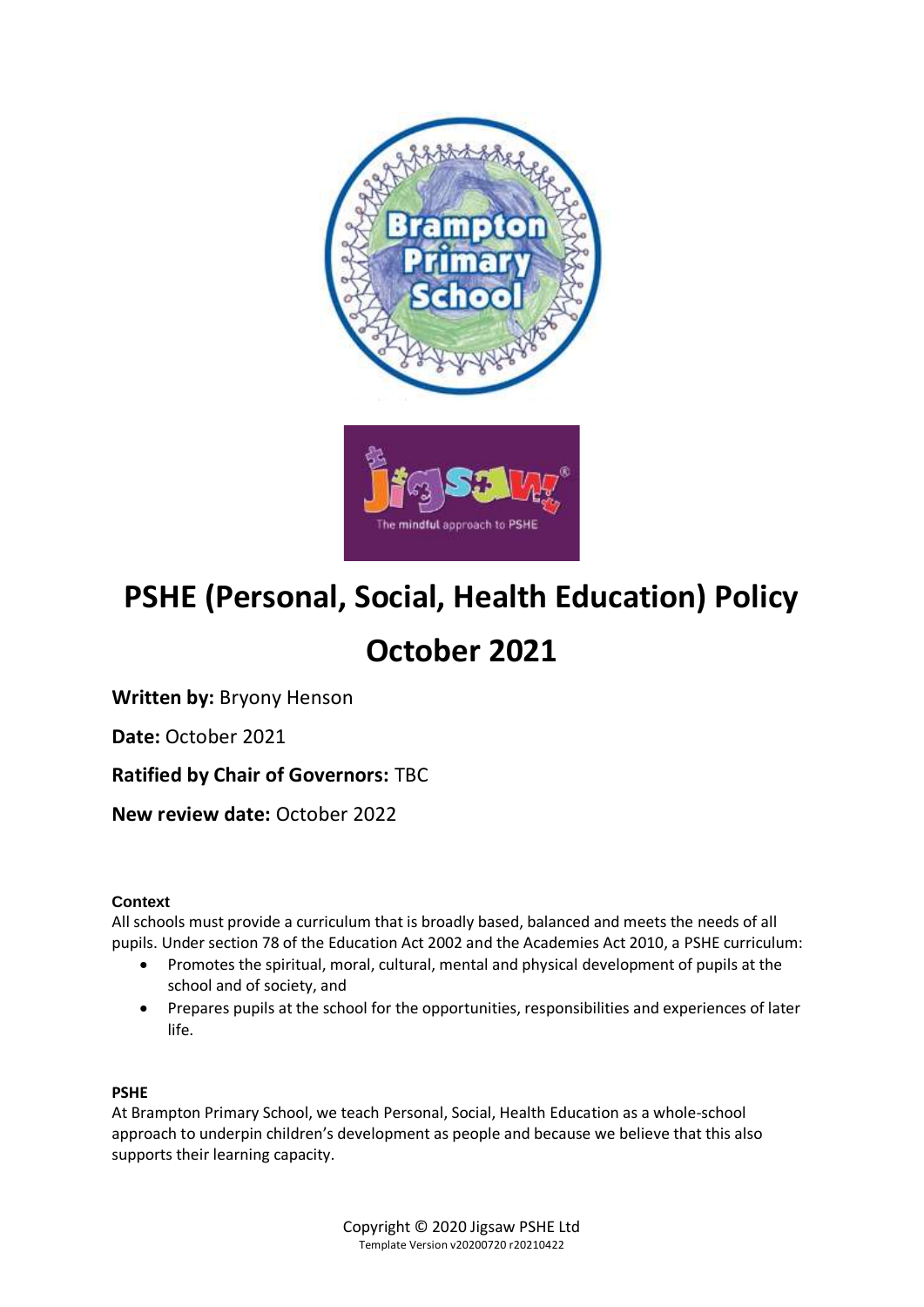The Jigsaw Programme offers us a comprehensive, carefully thought-through Scheme of Work which brings consistency and progression to our children's learning in this vital curriculum area. The overview of the programme can be seen on the school website.

This also supports the "Personal Development" and "Behaviour and Attitude" aspects required under the Ofsted Inspection Framework, as well as significantly contributing to the school's Safeguarding and Equality Duties, the Government's British Values agenda and the SMSC (Spiritual, Moral, Social, Cultural) development opportunities provided for our children.

## **Statutory Relationships and Health Education**

"The Relationships Education, Relationships and Sex Education and Health Education (England) Regulations 2019, made under sections 34 and 35 of the Children and Social Work Act 2017, make Relationships Education compulsory for all pupils receiving primary education…They also make Health Education compulsory in all schools except independent schools. Personal, Social, Health and Economic Education(PSHE) continues to be compulsory in independent schools."

DfE Guidance p.8

"Today's children and young people are growing up in an increasingly complex world and living their lives seamlessly on and offline. This presents many positive and exciting opportunities, but also challenges and risks. In this environment, children and young people need to know how to be safe and healthy, and how to manage their academic, personal and social lives in a positive way."

"This is why we have made Relationships Education compulsory in all primary schools in England…as well as making Health Education compulsory in all state-funded schools."

"In primary schools, we want the subjects to put in place the key building blocks of healthy, respectful relationships, focusing on family and friendships, in all contexts, including online. This will sit alongside the essential understanding of how to be healthy."

"These subjects represent a huge opportunity to help our children and young people develop. The knowledge and attributes gained will support their own, and others' wellbeing and attainment and help young people to become successful and happy adults who make a meaningful contribution to society."

Secretary of State Foreword DfE Guidance 2019 p.4-5

"Schools are free to determine how to deliver the content set out in the DfE guidance 2019 in the context of a broad and balanced curriculum. Effective teaching in these subjects will ensure that core knowledge is broken down into units of manageable size and communicated clearly to pupils, in a carefully sequenced way, within a planned programme of lessons."

DfE Guidance p.8

"All schools must have in place a written policy for Relationships Education and RSE." DfE Guidance p.11

Here, at Brampton Primary School we value PSHE as one way to support children's development as human beings, to enable them to understand and respect who they are, to empower them with a voice and to equip them for life and learning.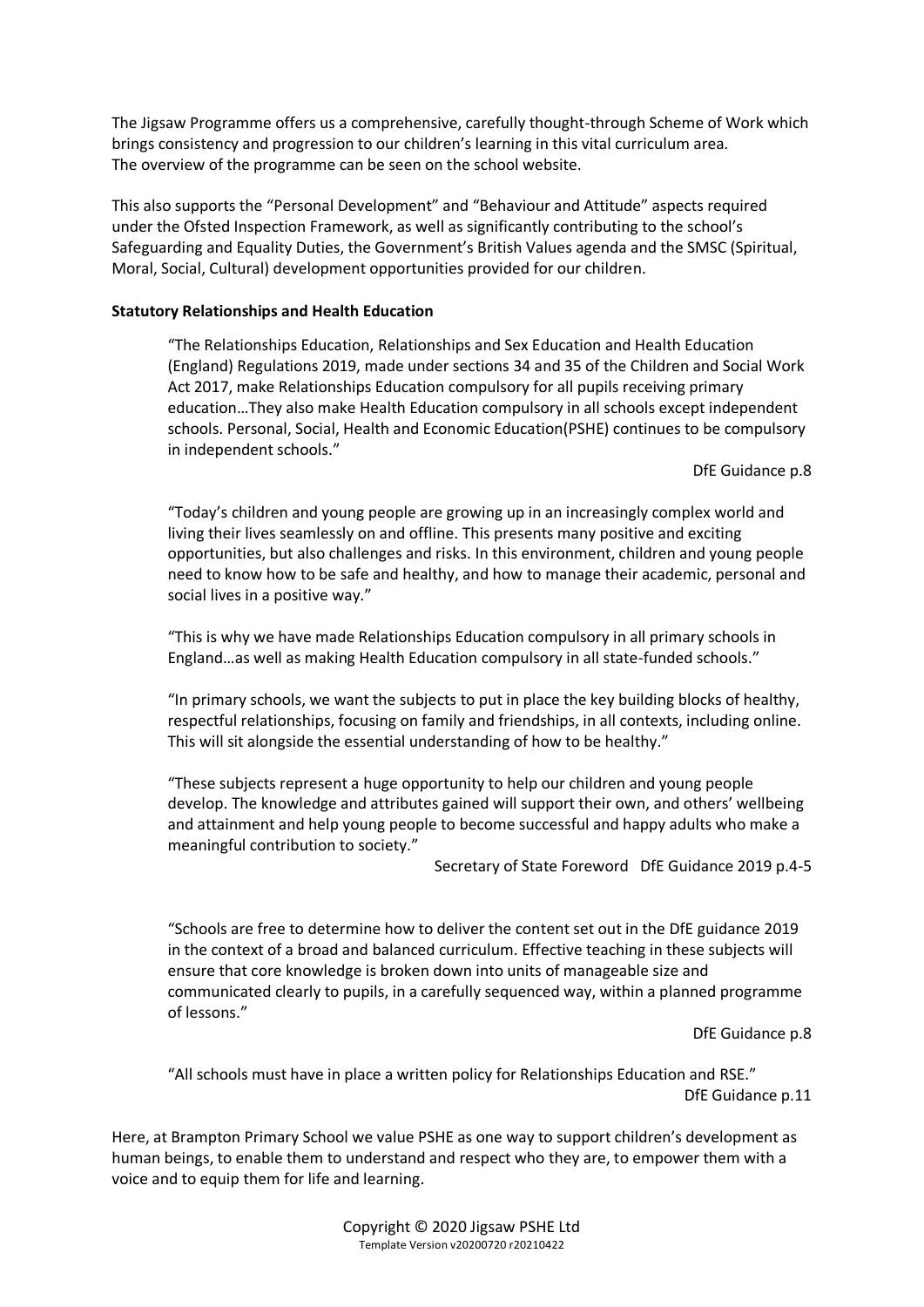We include the statutory Relationships and Health Education within our whole-school PSHE Programme.

To ensure progression and a spiral curriculum, we use Jigsaw, the mindful approach to PSHE, as our chosen teaching and learning programme and tailor it to your children's needs. The mapping document: Jigsaw 3-11 and statutory Relationships and Health Education, shows exactly how Jigsaw and therefore our school, meets the statutory Relationships and Health Education requirements.

This programme's complimentary update policy ensures we are always using the most up to date teaching materials and that our teachers are well-supported.

## **Parent and Carer Consultations**

Last year, we held our consultations regarding the teaching of PSHE and RSHE at Brampton Primary School. We have adapted the Jigsaw curriculum to ensure that the lessons are age appropriate and to the needs of our pupils at Brampton Primary School. This means we have moved and removed some lessons that we did not deem age appropriate. For more information on this, please read our consultation findings and RSHE policy.

Our PSHE policy is informed by existing DfE guidance:

- Keeping Children Safe in Education (statutory quidance)
- Respectful School Communities: Self Review and Signposting Tool (a tool to support a whole school approach that promotes respect and discipline)
- Behaviour and Discipline in Schools (advice for schools, including advice for appropriate behaviour between pupils)
- Equality Act 2010 and schools
- SEND code of practice: 0 to 25 years (statutory quidance)
- Alternative Provision (statutory guidance)
- Mental Health and Behaviour in Schools (advice for schools)
- Preventing and Tackling Bullying (advice for schools, including advice on cyberbullying)
- Sexual violence and sexual harassment between children in schools (advice for schools)
- The Equality and Human Rights Commission Advice and Guidance (provides advice on avoiding discrimination in a variety of educational contexts)
- Promoting Fundamental British Values as part of SMSC in schools (guidance for maintained schools on promoting basic important British values as part of pupils' spiritual, moral, social and cultural (SMSC)
- SMSC requirements for independent schools (quidance for independent schools on how they should support pupils' spiritual, moral, social and cultural development).

The Jigsaw Programme is aligned to the PSHE Association Programmes of Study for PSHE.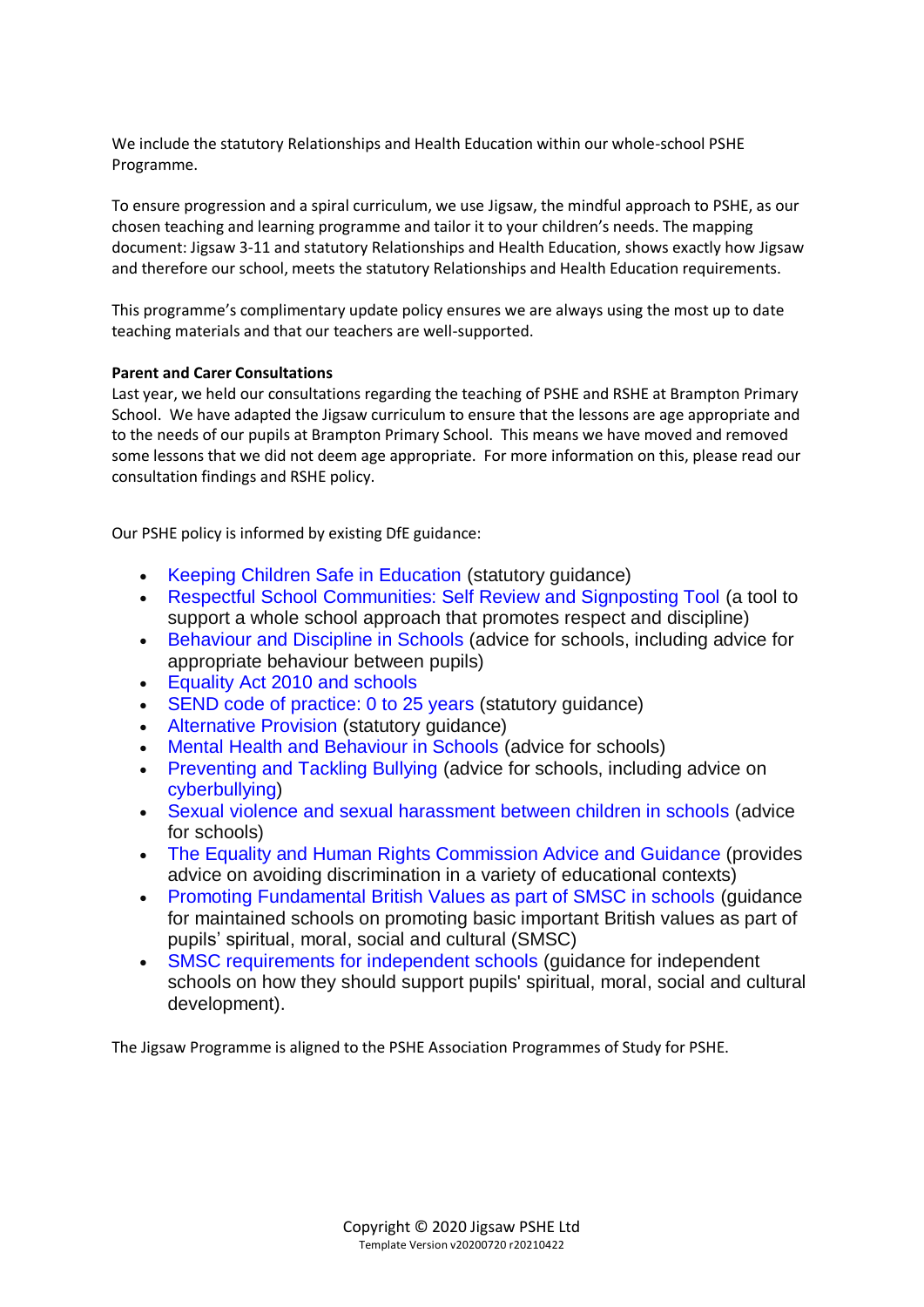### **What do we teach when and who teaches it?**

#### **Whole-school approach**

Jigsaw covers all areas of PSHE for the primary phase including statutory Relationships and Health Education. The table below gives the learning theme of each of the six Puzzles (units) and these are taught across the school; the learning deepens and broadens every year.

| <b>Term</b>      | <b>Puzzle (Unit)</b>             | Content                                                                                                                                                                                                            |
|------------------|----------------------------------|--------------------------------------------------------------------------------------------------------------------------------------------------------------------------------------------------------------------|
| Autumn 1:        | Being Me in My<br>World          | Includes understanding my own identity and how I fit well in<br>the class, school and global community. Jigsaw Charter<br>established.                                                                             |
| Autumn 2:        | Celebrating<br><b>Difference</b> | Includes anti-bullying (including cyber bullying) and<br>understanding.                                                                                                                                            |
| Spring 1:        | <b>Dreams and Goals</b>          | Includes goal-setting, aspirations, who do I want to become<br>and what would I like to do for work and to contribute to<br>society.                                                                               |
| Spring 2:        | <b>Healthy Me</b>                | Includes drugs and alcohol education, self-esteem and<br>confidence as well as healthy lifestyle choices, sleep, nutrition,<br>rest and exercise.                                                                  |
| Summer 1:        | Relationships                    | Includes understanding friendship, family and other<br>relationships, conflict resolution and communication skills,<br>bereavement and loss.                                                                       |
| <b>Summer 2:</b> | Changing Me                      | Includes Relationships and Sex Education in the context of<br>coping positively with change. Please see our RSHE policy for<br>more information on how Relationships and Sex Education is<br>taught at our school. |

At Brampton Primary School, we allocate 1 hour to PSHE, from Year 1 to Year 6, each week in order to teach the PSHE knowledge and skills in a developmental and age-appropriate way.

These explicit lessons are reinforced and enhanced in many ways:

Assemblies and collective worship, praise and reward system, Learning Charter, through relationships child to child, adult to child and adult to adult across the school. We aim to 'live' what is learnt and apply it to everyday situations in the school community.

Class teachers deliver the weekly lessons to their own classes.

## **Relationships Education**

*What does the DfE statutory guidance on Relationships Education expect children to know by the time they leave primary school?*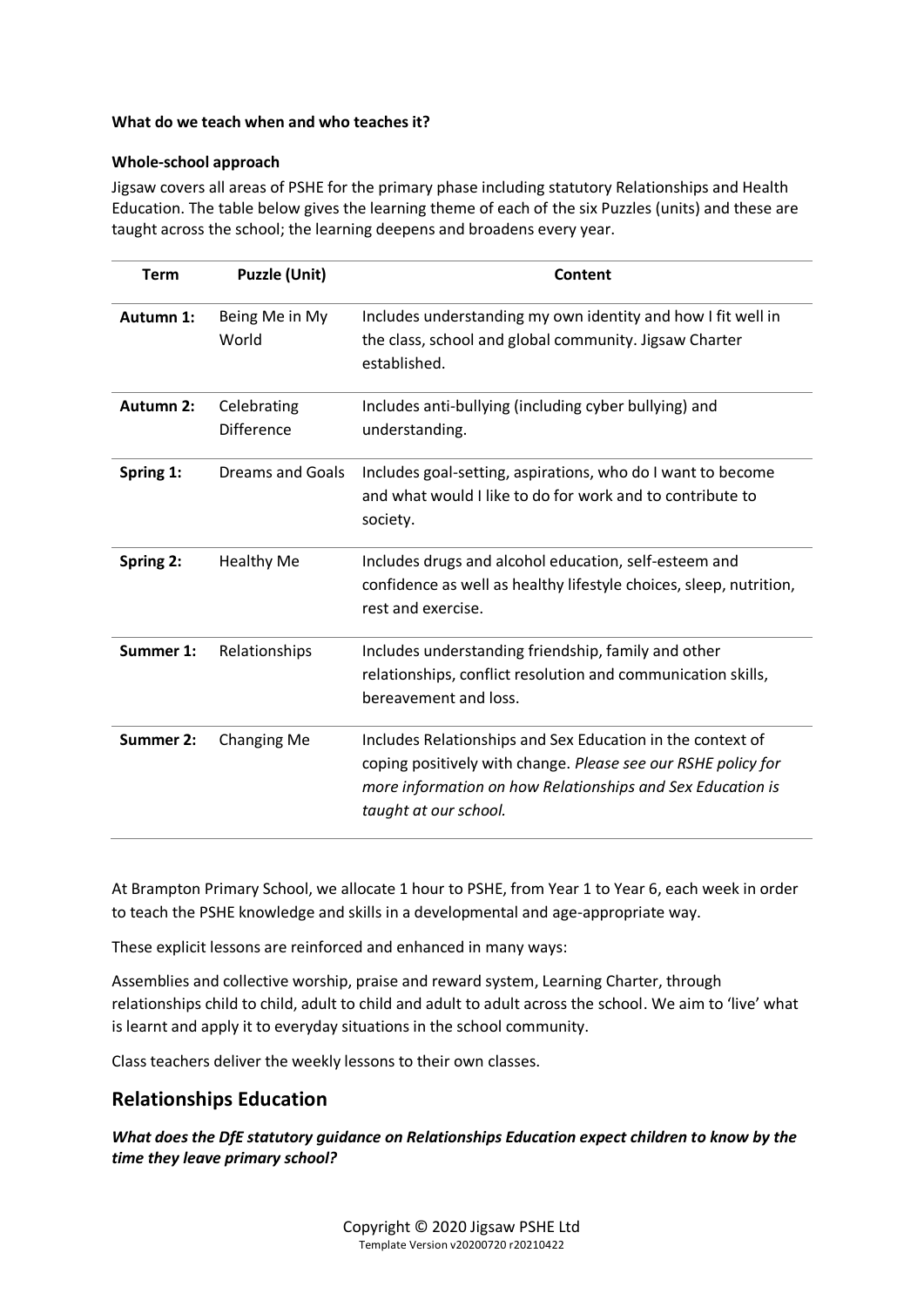Relationships Education in primary schools will cover 'Families and people who care for me', 'Caring friendships', 'Respectful relationships', 'Online relationships', and 'Being safe'.

The expected outcomes for each of these elements can be found further on in this policy. The way the Jigsaw Programme covers these is explained in the mapping document: Jigsaw 3-11 and Statutory Relationships and Health Education.

It is important to explain that whilst the Relationships Puzzle (unit) in Jigsaw covers most of the statutory Relationships Education, some of the outcomes are also taught elsewhere in Jigsaw e.g. the Celebrating Difference Puzzle helps children appreciate that there are many types of family composition and that each is important to the children involved. This holistic approach ensures the learning is reinforced through the year and across the curriculum.

The books that are used to teach these topics are listed in our PSHE Read Aloud letters as well as our PSHE Jigsaw Book List letters. These letters are available on the school's website. Parents and carers are also welcome to come and read the books we use at school. Please speak to a member of the Senior Leadership Team if you wish to do so.

## **Health Education**

### *What does the DfE statutory guidance on Health Education expect children to know by the time they leave primary school?*

Health Education in primary schools will cover 'Mental wellbeing', 'Internet safety and harms', Physical health and fitness', Healthy eating', 'Drugs, alcohol and tobacco', 'Health and prevention', 'Basic First Aid', 'Changing adolescent body'.

The expected outcomes for each of these elements can be found further on in this policy. The way the Jigsaw Programme covers these is explained in the mapping document: Jigsaw 3-11 and Statutory Relationships and Health Education.

It is important to explain that whilst the Healthy Me Puzzle (unit) in Jigsaw covers most of the statutory Health Education, some of the outcomes are taught elsewhere in Jigsaw e.g. emotional and mental health is nurtured every lesson through the Calm me time, social skills are grown every lesson through the Connect us activity and respect is enhanced through the use of the Jigsaw Charter.

Also, teaching children about puberty is now a statutory requirement which sits within the Health Education part of the DfE guidance within the 'Changing adolescent body' strand, and at Brampton this is taught as part of the Changing Me Puzzle in Summer 2. To find out more about how we teach this topic, please read our RSHE policy.

Again, the mapping document transparently shows how the Jigsaw whole-school approach spirals the learning and meets all statutory requirements and more.

## **Sex Education**

The DfE Guidance 2019 (p.23) recommends that all primary schools 'have a sex education programme tailored to the age and the physical and emotional maturity of the pupils.

However, 'Sex Education is not compulsory in primary schools'. (p. 23)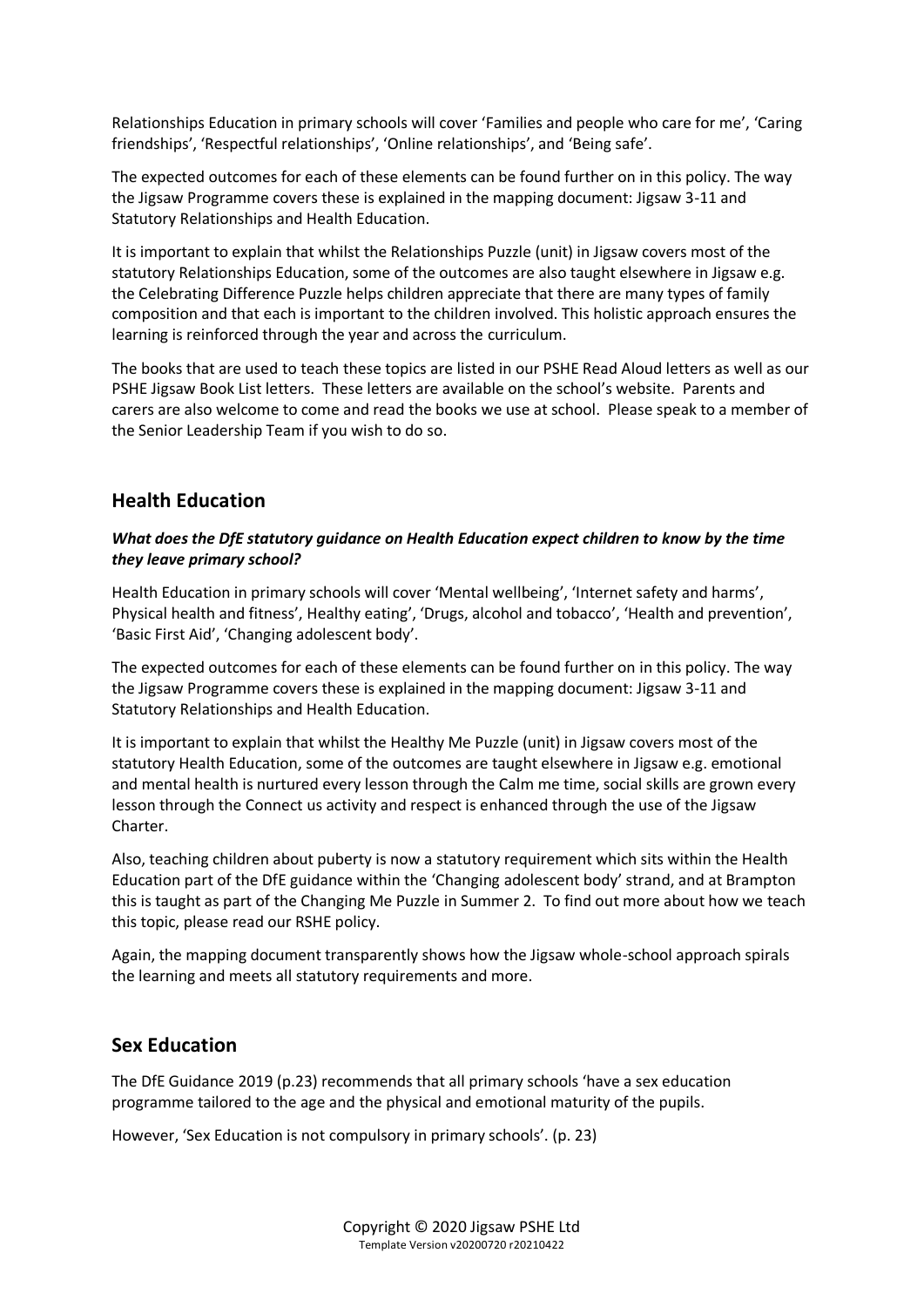Schools are to determine the content of sex education at primary school. Sex education 'should ensure that both boys and girls are prepared for the changes that adolescence brings and – drawing on knowledge of the human life cycle set out in the national curriculum for science - how a baby is conceived and born'.

At Brampton Primary School, we believe children should understand the facts about human reproduction before they leave primary school. Following on from our consultations, we have decided to teach human reproduction at Brampton Primary School. Parents and carers retain the right to withdraw their child from human reproduction sessions.

We define Sex Education as understanding human reproduction. This follows on from their understanding of mammal reproduction which is taught in Year 5.

At Brampton Primary School, we strongly believe in approaching this topic with sensitivity and we aim to empower parents and carers to talk to their children about sex education (human reproduction). We will be supporting parents and carers through this as well as having allocated sessions for Year 6 pupils. These sessions will be taught in single sex groups by the PSHE Curriculum Leader and members of the Senior Leadership Team. Parents and carers will be able to meet with all members of staff who teach these sensitive topics beforehand to ensure that we are all comfortable talking to children about human reproduction as well as our other sensitive topics (menstruation and puberty).

## **Parents' right to request their child be excused from Sex Education**

"Parents have the right to request that their child be withdrawn from some or all of sex education delivered as part of statutory Relationships and Sex Education" DfE Guidance p.17

At Brampton Primary School, puberty is taught as a statutory requirement of Health Education and taught in standalone sessions in Year 5 and Year 6. We conclude that sex education refers to Human Reproduction, and therefore inform parents of their right to request their child be withdrawn from the PSHE lessons that explicitly teach this.

The school will inform parents of this right by sending letters home at the beginning of the half term where these topics will be taught.

### **Monitoring and Review**

The Curriculum Committee of the governing body monitors this policy on an annual basis. This committee reports its findings and recommendations to the full governing body, as necessary, if the policy needs modification. The Curriculum Committee gives serious consideration to any comments from parents about the PSHE (RSHE) programme, and makes a record of all such comments. Governors scrutinise and ratify teaching materials to check they are in accordance with the school's ethos.

### **Equality**

### **This policy will inform the school's Equalities Plan.**

The DfE Guidance 2019 (p. 15) states, "Schools should ensure that the needs of all pupils are appropriately met, and that all pupils understand the importance of equality and respect. Schools must ensure they comply with the relevant provisions of the Equality Act 2010 under which sexual orientation and gender reassignment are amongst the protected characteristics…

At the point at which schools consider it appropriate to teach their pupils about LGBT (Lesbian, Gay, Bisexual, Transgender), they should ensure this content is fully integrated into their programmes of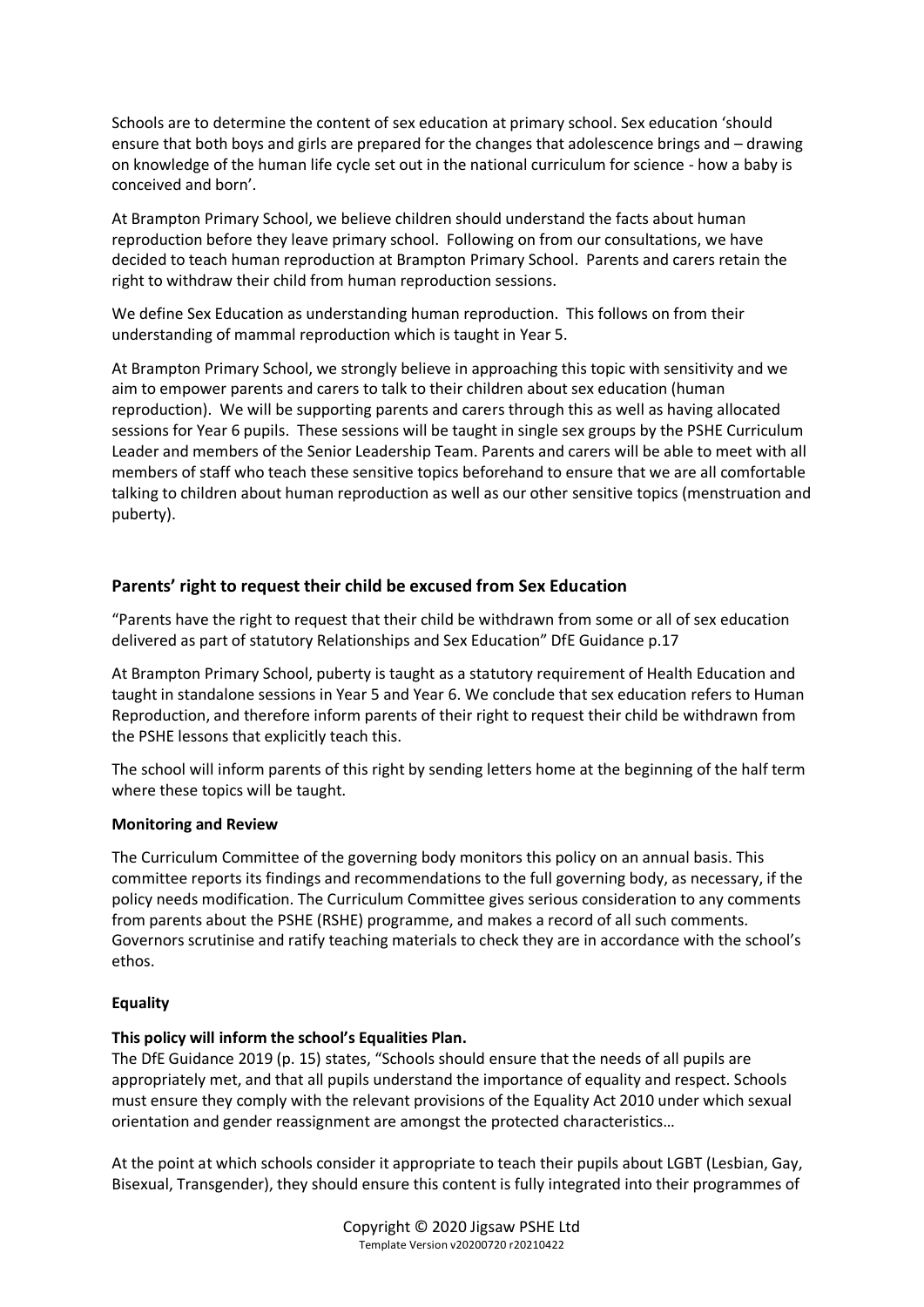study for this area of the curriculum rather than delivered as a stand-alone unit or lesson. Schools are free to determine how they do this, and we expect all pupils to have been taught LGBT content at a timely point as part of this area of the curriculum".

At Brampton Primary School, we promote respect for all and value every individual child. We also respect the right of our children, their families and our staff, to hold beliefs, religious or otherwise, and understand that sometimes these may be in tension with our approach to some aspects of Relationships, Health and Sex Education.

Following our parent and carer consultations, we have adapted which books we use to teach children about different families. Books that include different families are included amongst a wide variety of books that cover many important topics. Parents and carers are welcome to read these books and meet with the PSHE Curriculum Leader if they have any concerns.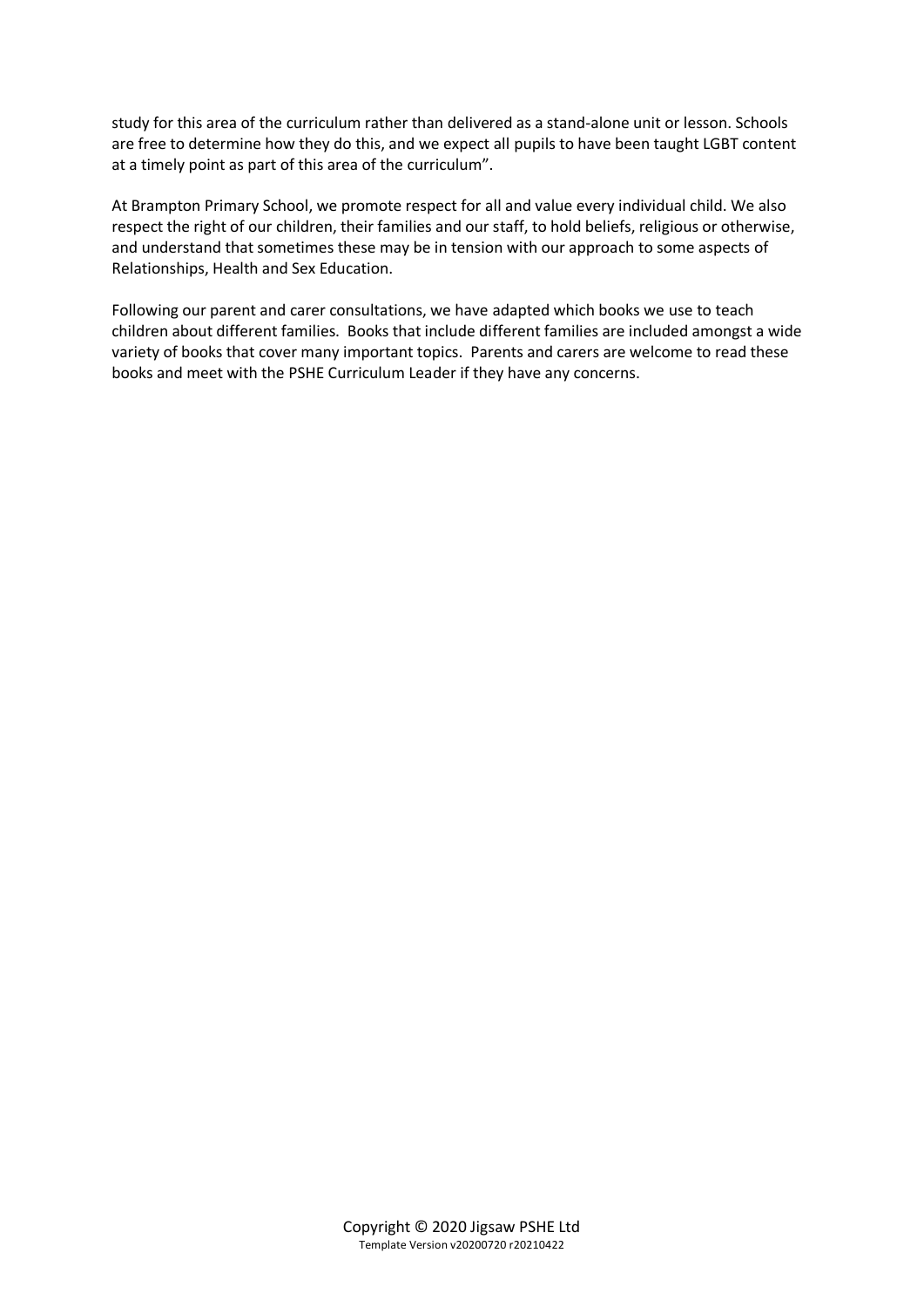## **Relationships Education in Primary schools (Appendix) – DfE Guidance 2019**

The focus in primary school should be on teaching the fundamental building blocks and characteristics of positive relationships, with particular reference to friendships, family relationships, and relationships with other children and with adults. The references R3/H5 etc can be crossreferenced on the Jigsaw mapping documents and Puzzle Maps to show which lessons throughout Jigsaw contribute to which statutory outcomes. All statutory outcomes are covered in the Jigsaw 3- 11 Programme.

|                                                  | Pupils should know                                                                                                                                                                                                                                                                                                                                                                                                                                                                                                                                                                                                                                                                                                                                                                                                                                                                                                                                                                                                                                                                                                                                                                                                                                                                                                                                                                                                                                                                                            | How Jigsaw provides the<br>solution                                                                                                                                                                                     |
|--------------------------------------------------|---------------------------------------------------------------------------------------------------------------------------------------------------------------------------------------------------------------------------------------------------------------------------------------------------------------------------------------------------------------------------------------------------------------------------------------------------------------------------------------------------------------------------------------------------------------------------------------------------------------------------------------------------------------------------------------------------------------------------------------------------------------------------------------------------------------------------------------------------------------------------------------------------------------------------------------------------------------------------------------------------------------------------------------------------------------------------------------------------------------------------------------------------------------------------------------------------------------------------------------------------------------------------------------------------------------------------------------------------------------------------------------------------------------------------------------------------------------------------------------------------------------|-------------------------------------------------------------------------------------------------------------------------------------------------------------------------------------------------------------------------|
| <b>Families and</b><br>people who<br>care for me | R1 that families are important for children<br>$\bullet$<br>growing up because they can give love,<br>security and stability.<br>R2 the characteristics of healthy family life,<br>$\bullet$<br>commitment to each other, including in times<br>of difficulty, protection and care for children<br>and other family members, the importance of<br>spending time together and sharing each<br>other's lives.<br>R3 that others' families, either in school or in<br>$\bullet$<br>the wider world, sometimes look different<br>from their family, but that they should respect<br>those differences and know that other<br>children's families are also characterised by<br>love and care.<br>R4 that stable, caring relationships, which may<br>$\bullet$<br>be of different types, are at the heart of happy<br>families, and are important for children's<br>security as they grow up.<br>R5 that marriage represents a formal and<br>$\bullet$<br>legally recognised commitment of two people<br>to each other which is intended to be lifelong<br>(Marriage in England and Wales is available to<br>both opposite sex and same sex couples. The<br>Marriage (Same Sex Couples) Act 2013<br>extended marriage to same sex couples in<br>England and Wales. The ceremony through<br>which a couple get married may be civil or<br>religious).<br>R6 how to recognise if family relationships are<br>$\bullet$<br>making them feel unhappy or unsafe, and how<br>to seek help or advice from others if needed | All of these aspects are<br>covered in lessons within<br>the Puzzles<br>Relationships<br>$\bullet$<br><b>Changing Me</b><br>$\bullet$<br>Celebrating<br>$\bullet$<br>Difference<br>Being Me in My<br>$\bullet$<br>World |
| Caring<br>friendships                            | R7 how important friendships are in making us<br>$\bullet$<br>feel happy and secure, and how people choose<br>and make friends                                                                                                                                                                                                                                                                                                                                                                                                                                                                                                                                                                                                                                                                                                                                                                                                                                                                                                                                                                                                                                                                                                                                                                                                                                                                                                                                                                                |                                                                                                                                                                                                                         |

The guidance states that, by the end of primary school: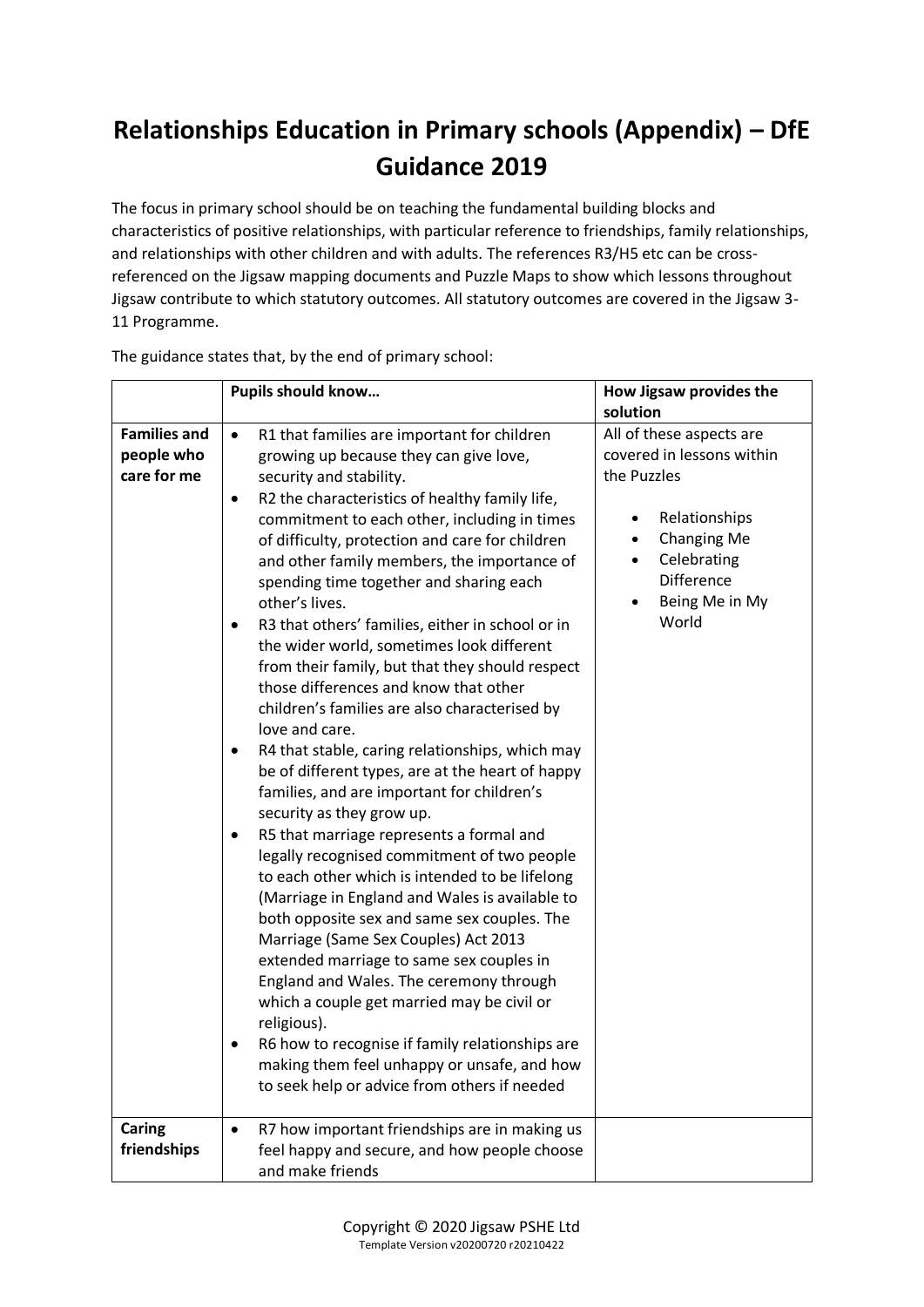|               | R8 the characteristics of friendships, including<br>$\bullet$ |                           |
|---------------|---------------------------------------------------------------|---------------------------|
|               | mutual respect, truthfulness, trustworthiness,                |                           |
|               | loyalty, kindness, generosity, trust, sharing                 |                           |
|               | interests and experiences and support with                    |                           |
|               | problems and difficulties                                     |                           |
|               | R9 that healthy friendships are positive and                  |                           |
|               | welcoming towards others and do not make                      |                           |
|               | others feel lonely or excluded                                |                           |
|               | R10 that most friendships have ups and<br>٠                   |                           |
|               | downs, and that these can often be worked                     |                           |
|               | through so that the friendship is repaired or                 |                           |
|               | even strengthened, and that resorting to                      |                           |
|               | violence is never right                                       |                           |
|               | R11 how to recognise who to trust and who                     |                           |
|               | not to trust, how to judge when a friendship is               |                           |
|               | making them feel unhappy or uncomfortable,                    |                           |
|               | managing conflict, how to manage these                        |                           |
|               | situations and how to seek help and advice                    |                           |
|               | from others, if needed                                        |                           |
| Respectful    | R12 the importance of respecting others, even<br>$\bullet$    |                           |
| relationships | when they are very different from them (for                   |                           |
|               | example, physically, in character, personality                |                           |
|               | or backgrounds), or make different choices or                 |                           |
|               | have different preferences or beliefs                         |                           |
|               | R13 practical steps they can take in a range of<br>٠          |                           |
|               | different contexts to improve or support                      |                           |
|               | respectful relationships                                      |                           |
|               | R14 the conventions of courtesy and manners<br>٠              |                           |
|               | R15 the importance of self-respect and how<br>٠               |                           |
|               | this links to their own happiness                             |                           |
|               | R16 that in school and in wider society they<br>$\bullet$     |                           |
|               | can expect to be treated with respect by                      |                           |
|               | others, and that in turn they should show due                 |                           |
|               | respect to others, including those in positions               |                           |
|               | of authority                                                  |                           |
|               | R17 about different types of bullying (including<br>٠         |                           |
|               | cyberbullying), the impact of bullying,                       |                           |
|               | responsibilities of bystanders (primarily                     |                           |
|               | reporting bullying to an adult) and how to get                |                           |
|               | help                                                          |                           |
|               | R18 what a stereotype is, and how stereotypes                 |                           |
|               | can be unfair, negative or destructive                        |                           |
|               | R19 the importance of permission-seeking and                  |                           |
|               | giving in relationships with friends, peers and<br>adults     |                           |
| Online        | R20 that people sometimes behave differently<br>$\bullet$     | All of these aspects are  |
| relationships | online, including by pretending to be someone                 | covered in lessons within |
|               | they are not.                                                 | the Puzzles               |
|               | R21 that the same principles apply to online                  |                           |
|               | relationships as to face-to-face relationships,               | Relationships             |
|               |                                                               | <b>Changing Me</b>        |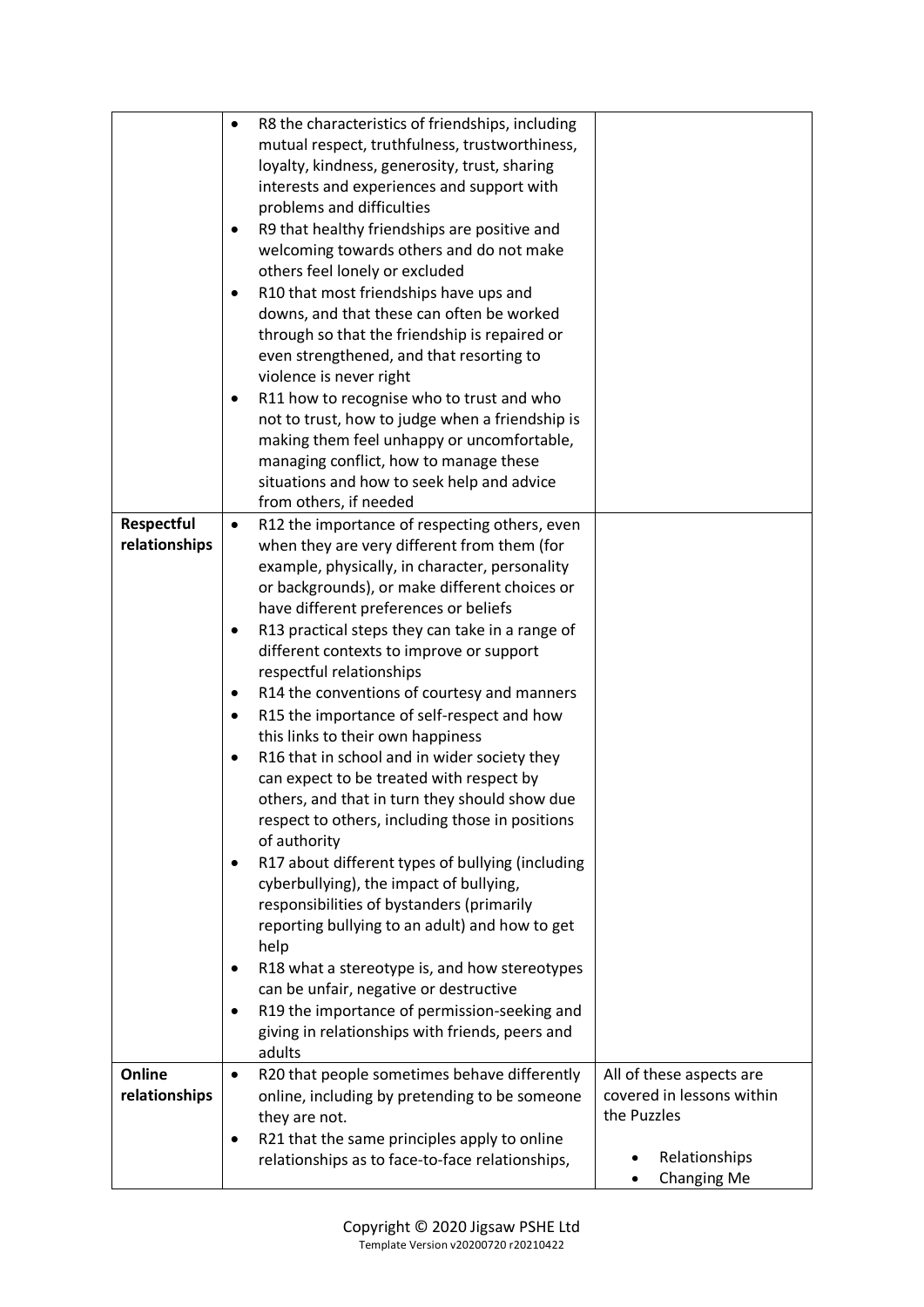|                   | including the importance of respect for others             | Celebrating                     |
|-------------------|------------------------------------------------------------|---------------------------------|
|                   | online including when we are anonymous.                    | <b>Difference</b>               |
|                   | R22 the rules and principles for keeping safe<br>$\bullet$ |                                 |
|                   | online, how to recognise risks, harmful content            |                                 |
|                   | and contact, and how to report them.                       |                                 |
|                   | R23 how to critically consider their online<br>$\bullet$   |                                 |
|                   | friendships and sources of information                     |                                 |
|                   | including awareness of the risks associated                |                                 |
|                   | with people they have never met.                           |                                 |
|                   | R24 how information and data is shared and<br>$\bullet$    |                                 |
|                   | used online.                                               |                                 |
| <b>Being safe</b> | R25what sorts of boundaries are appropriate<br>$\bullet$   | All of these aspects are        |
|                   | in friendships with peers and others (including            | covered in lessons within       |
|                   | in a digital context).                                     | the Puzzles                     |
|                   | R26 about the concept of privacy and the<br>$\bullet$      |                                 |
|                   | implications of it for both children and adults;           | Relationships                   |
|                   | including that it is not always right to keep              | <b>Changing Me</b><br>$\bullet$ |
|                   | secrets if they relate to being safe.                      | Celebrating                     |
|                   | R27 that each person's body belongs to them,<br>$\bullet$  | <b>Difference</b>               |
|                   | and the differences between appropriate and                |                                 |
|                   | inappropriate or unsafe physical, and other,               |                                 |
|                   | contact.                                                   |                                 |
|                   | R28 how to respond safely and appropriately<br>$\bullet$   |                                 |
|                   | to adults they may encounter (in all contexts,             |                                 |
|                   | including online) whom they do not know.                   |                                 |
|                   | R29 how to recognise and report feelings of<br>$\bullet$   |                                 |
|                   | being unsafe or feeling bad about any adult.               |                                 |
|                   | R30 how to ask for advice or help for<br>$\bullet$         |                                 |
|                   | themselves or others, and to keep trying until             |                                 |
|                   | they are heard,                                            |                                 |
|                   | R31 how to report concerns or abuse, and the<br>٠          |                                 |
|                   | vocabulary and confidence needed to do so.                 |                                 |
|                   | R32 where to get advice e.g. family, school<br>$\bullet$   |                                 |
|                   | and/or other sources.                                      |                                 |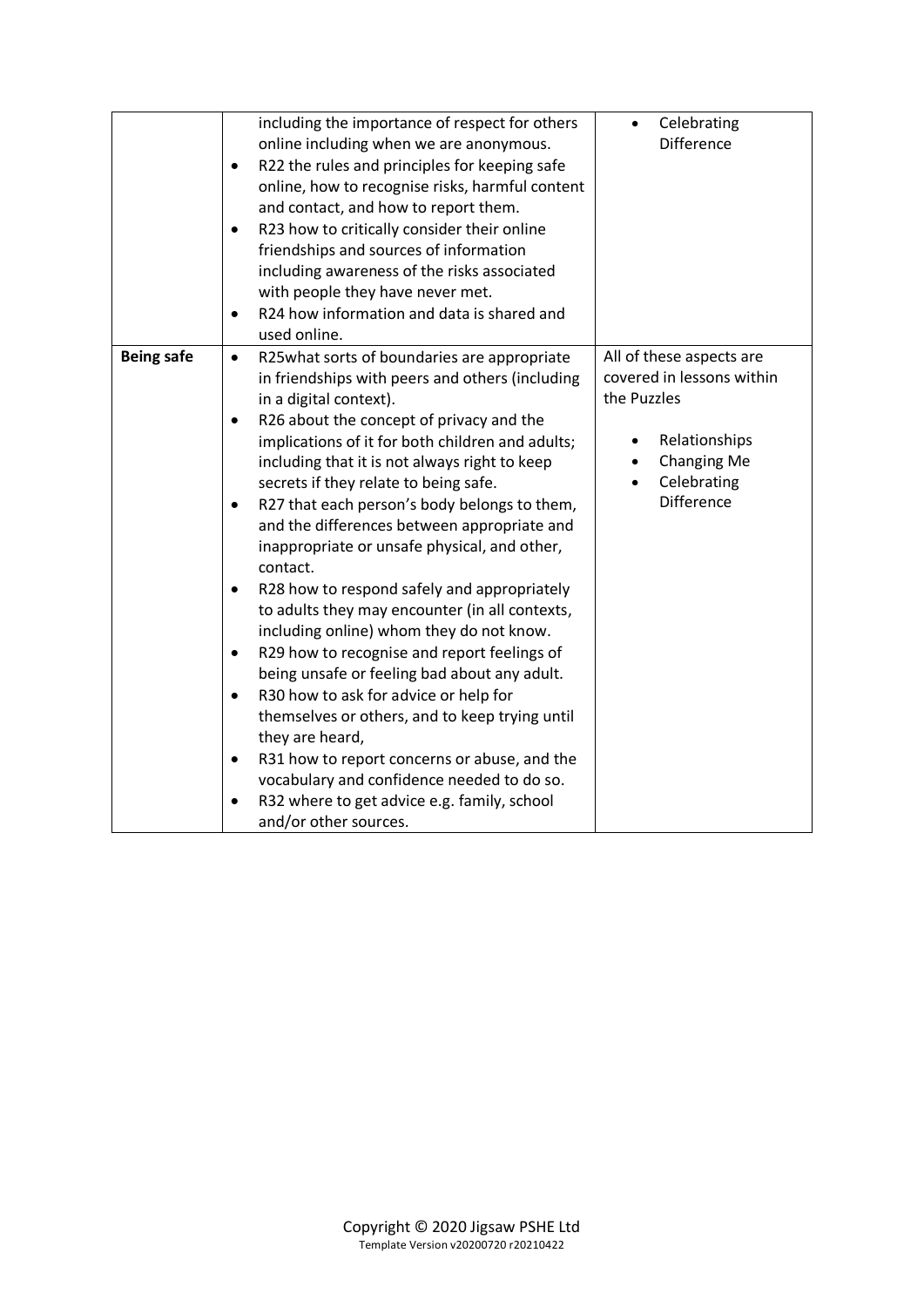## **Physical health and mental well-being education in Primary schools – DfE Guidance**

The focus in primary school should be on teaching the characteristics of good physical health and mental wellbeing. Teachers should be clear that mental well-being is a normal part of daily life, in the same way as physical health.

By the end of primary school:

|                            | <b>Pupils should know</b>                                                                                                                                                                                                                                                                                                                                                                                                                                                                                                                                                                                                                                                                                                                                                                                                                                                                                                                                                                                                                                                                                                                                                                                                                                                                                                                                                                                                                                                                                                                                                                                              | How Jigsaw provides the<br>solution                                                                                                                            |
|----------------------------|------------------------------------------------------------------------------------------------------------------------------------------------------------------------------------------------------------------------------------------------------------------------------------------------------------------------------------------------------------------------------------------------------------------------------------------------------------------------------------------------------------------------------------------------------------------------------------------------------------------------------------------------------------------------------------------------------------------------------------------------------------------------------------------------------------------------------------------------------------------------------------------------------------------------------------------------------------------------------------------------------------------------------------------------------------------------------------------------------------------------------------------------------------------------------------------------------------------------------------------------------------------------------------------------------------------------------------------------------------------------------------------------------------------------------------------------------------------------------------------------------------------------------------------------------------------------------------------------------------------------|----------------------------------------------------------------------------------------------------------------------------------------------------------------|
| <b>Mental</b><br>wellbeing | H1 that mental wellbeing is a normal<br>$\bullet$<br>part of daily life, in the same way as<br>physical health.<br>H2 that there is a normal range of<br>٠<br>emotions (e.g. happiness, sadness,<br>anger, fear, surprise, nervousness) and<br>scale of emotions that all humans<br>experience in relation to different<br>experiences and situations.<br>H3 how to recognise and talk about<br>٠<br>their emotions, including having a<br>varied vocabulary of words to use when<br>talking about their own and others'<br>feelings.<br>H4 how to judge whether what they are<br>feeling and how they are behaving is<br>appropriate and proportionate.<br>H5 the benefits of physical exercise,<br>٠<br>time outdoors, community<br>participation, voluntary and service-<br>based activity on mental well-being and<br>happiness.<br>H6 simple self-care techniques,<br>including the importance of rest, time<br>spent with friends and family and the<br>benefits of hobbies and interests.<br>H7 isolation and loneliness can affect<br>٠<br>children and that it is very important for<br>children to discuss their feelings with an<br>adult and seek support.<br>H8 that bullying (including<br>cyberbullying) has a negative and often<br>lasting impact on mental well-being.<br>H9 where and how to seek support<br>$\bullet$<br>(including recognising the triggers for<br>seeking support), including whom in<br>school they should speak to if they are<br>worried about their own or someone<br>else's mental well-being or ability to<br>control their emotions (including issues<br>arising online). | All of these aspects are covered<br>in lessons within the Puzzles<br><b>Healthy Me</b><br>Relationships<br><b>Changing Me</b><br><b>Celebrating Difference</b> |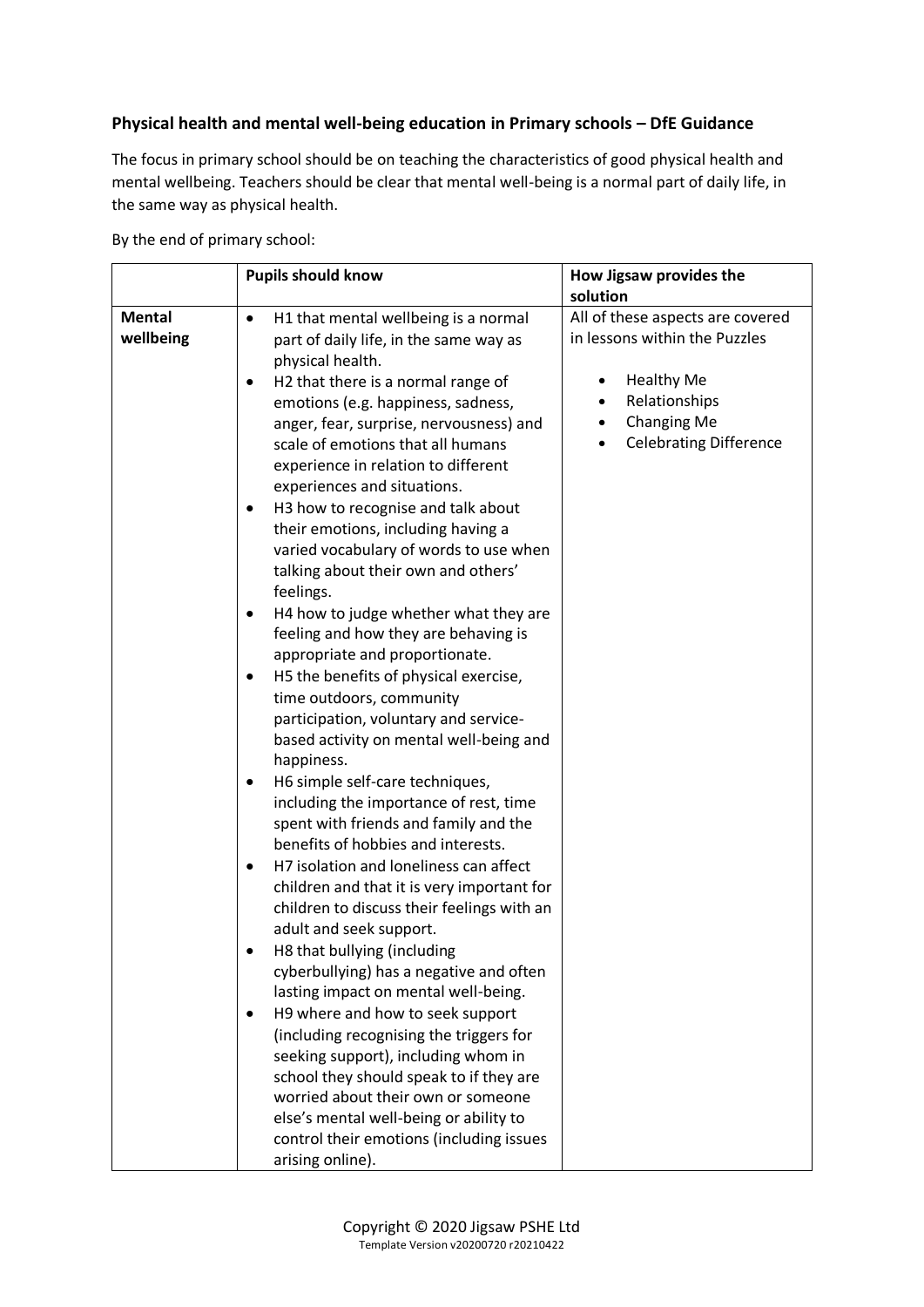|                                       | H10 it is common for people to<br>$\bullet$                                     |                                                                   |
|---------------------------------------|---------------------------------------------------------------------------------|-------------------------------------------------------------------|
|                                       | experience mental ill health. For many                                          |                                                                   |
|                                       | people who do, the problems can be                                              |                                                                   |
|                                       | resolved if the right support is made                                           |                                                                   |
|                                       | available, especially if accessed early                                         |                                                                   |
|                                       | enough.                                                                         |                                                                   |
| Internet safety                       | H11 that for most people the internet is<br>$\bullet$                           | All of these aspects are covered                                  |
| and harms                             | an integral part of life and has many                                           | in lessons within the Puzzles                                     |
|                                       | benefits.                                                                       |                                                                   |
|                                       | H12 about the benefits of rationing<br>$\bullet$                                | Relationships                                                     |
|                                       | time spent online, the risks of excessive                                       | <b>Healthy Me</b>                                                 |
|                                       | time spent on electronic devices and                                            |                                                                   |
|                                       | the impact of positive and negative                                             |                                                                   |
|                                       | content online on their own and others'                                         |                                                                   |
|                                       | mental and physical wellbeing.                                                  |                                                                   |
|                                       | H13 how to consider the effect of their<br>$\bullet$                            |                                                                   |
|                                       | online actions on others and knowhow                                            |                                                                   |
|                                       | to recognise and display respectful                                             |                                                                   |
|                                       | behaviour online and the importance of                                          |                                                                   |
|                                       | keeping personal information private.                                           |                                                                   |
|                                       | H14 why social media, some computer<br>٠                                        |                                                                   |
|                                       | games and online gaming, for example,                                           |                                                                   |
|                                       | are age restricted.                                                             |                                                                   |
|                                       | H15 that the internet can also be a                                             |                                                                   |
|                                       | negative place where online abuse,                                              |                                                                   |
|                                       | trolling, bullying and harassment can                                           |                                                                   |
|                                       | take place, which can have a negative                                           |                                                                   |
|                                       | impact on mental health.                                                        |                                                                   |
|                                       | H16 how to be a discerning consumer<br>٠                                        |                                                                   |
|                                       | of information online including                                                 |                                                                   |
|                                       | understanding that information,                                                 |                                                                   |
|                                       | including that from search engines, is                                          |                                                                   |
|                                       | ranked, selected and targeted.                                                  |                                                                   |
|                                       | H17 where and how to report concerns<br>$\bullet$                               |                                                                   |
|                                       | and get support with issues online.                                             |                                                                   |
| <b>Physical health</b><br>and fitness | H18 the characteristics and mental and<br>$\bullet$                             | All of these aspects are covered<br>in lessons within the Puzzles |
|                                       | physical benefits of an active lifestyle.                                       |                                                                   |
|                                       | H19 the importance of building regular<br>$\bullet$                             |                                                                   |
|                                       | exercise into daily and weekly routines                                         | <b>Healthy Me</b>                                                 |
|                                       | and how to achieve this; for example,                                           |                                                                   |
|                                       | walking or cycling to school, a daily<br>active mile or other forms of regular, |                                                                   |
|                                       | vigorous exercise.                                                              |                                                                   |
|                                       | H20 the risks associated with an<br>$\bullet$                                   |                                                                   |
|                                       |                                                                                 |                                                                   |
|                                       | inactive lifestyle (including obesity).                                         |                                                                   |
|                                       | H21 how and when to seek support<br>$\bullet$                                   |                                                                   |
|                                       | including which adults to speak to in                                           |                                                                   |
|                                       | school if they are worried about their<br>health.                               |                                                                   |
|                                       |                                                                                 |                                                                   |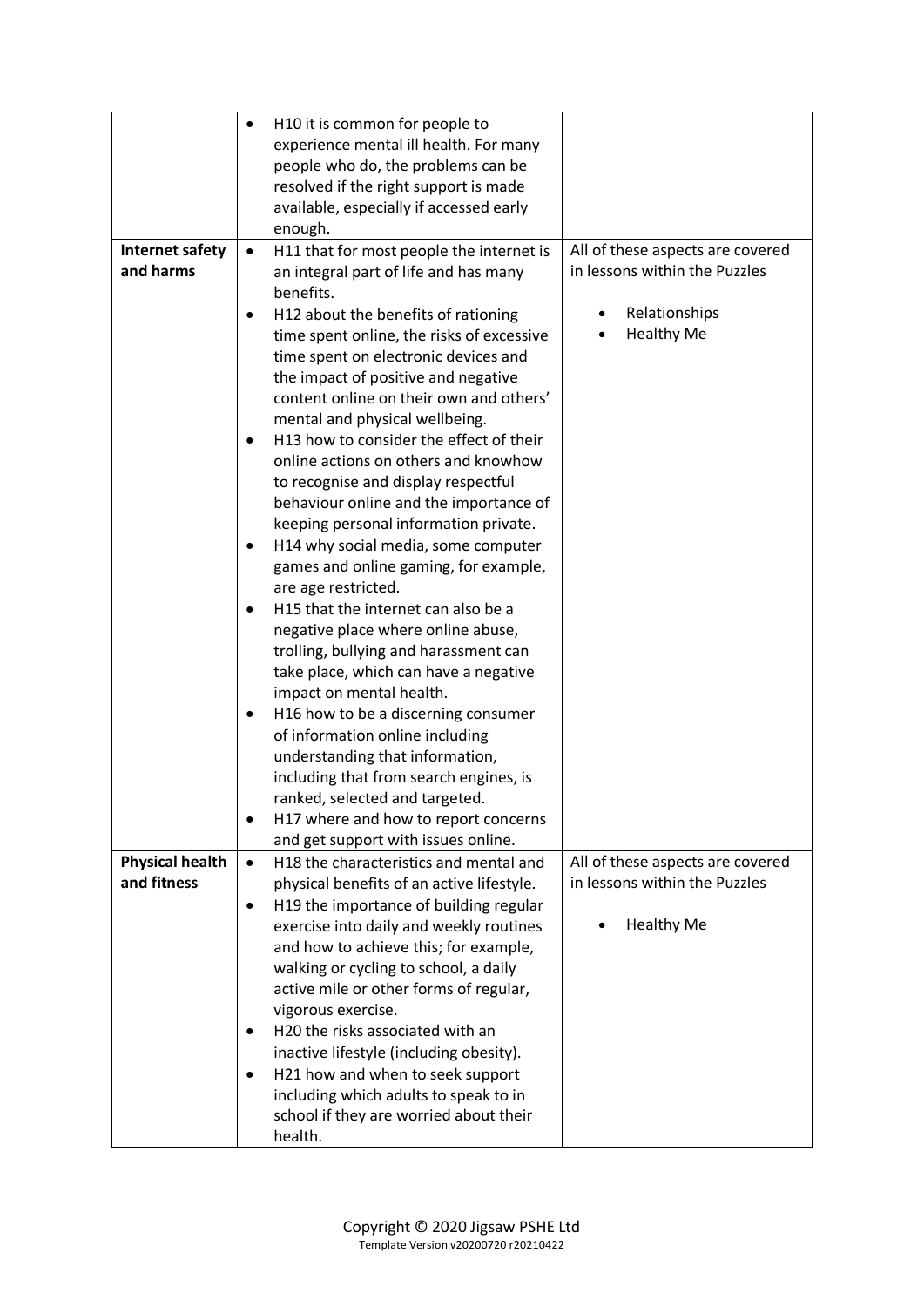| <b>Healthy eating</b>  | H22 what constitutes a healthy diet<br>$\bullet$                     | All of these aspects are covered<br>in lessons within the Puzzles |
|------------------------|----------------------------------------------------------------------|-------------------------------------------------------------------|
|                        | (including understanding calories and<br>other nutritional content). |                                                                   |
|                        | H23 the principles of planning and<br>٠                              | <b>Healthy Me</b>                                                 |
|                        | preparing a range of healthy meals.                                  |                                                                   |
|                        | H24 the characteristics of a poor diet                               |                                                                   |
|                        | and risks associated with unhealthy                                  |                                                                   |
|                        | eating (including, for example, obesity                              |                                                                   |
|                        | and tooth decay) and other behaviours                                |                                                                   |
|                        | (e.g. the impact of alcohol on diet or                               |                                                                   |
|                        | health).                                                             |                                                                   |
| Drugs, alcohol         | H25 the facts about legal and illegal<br>$\bullet$                   |                                                                   |
| and tobacco            | harmful substances and associated                                    |                                                                   |
|                        | risks, including smoking, alcohol use                                |                                                                   |
|                        | and drug-taking                                                      |                                                                   |
| <b>Health and</b>      | H26 how to recognise early signs of<br>$\bullet$                     | All of these aspects are covered                                  |
| prevention             | physical illness, such as weight loss, or                            | in lessons within the Puzzles                                     |
|                        | unexplained changes to the body.                                     |                                                                   |
|                        | H27 about safe and unsafe exposure to<br>$\bullet$                   | <b>Healthy Me</b>                                                 |
|                        | the sun, and how to reduce the risk of                               |                                                                   |
|                        | sun damage, including skin cancer.                                   |                                                                   |
|                        | H28 the importance of sufficient good<br>$\bullet$                   |                                                                   |
|                        | quality sleep for good health and that a                             |                                                                   |
|                        | lack of sleep can affect weight, mood                                |                                                                   |
|                        | and ability to learn.                                                |                                                                   |
|                        | H29 about dental health and the<br>$\bullet$                         |                                                                   |
|                        | benefits of good oral hygiene and                                    |                                                                   |
|                        | dental flossing, including regular check-                            |                                                                   |
|                        | ups at the dentist.                                                  |                                                                   |
|                        | H30 about personal hygiene and germs<br>٠                            |                                                                   |
|                        | including bacteria, viruses, how they are                            |                                                                   |
|                        | spread and treated, and the importance                               |                                                                   |
|                        | of handwashing.                                                      |                                                                   |
|                        | H31 the facts and science relating to                                |                                                                   |
|                        | immunisation and vaccination                                         |                                                                   |
| <b>Basic first aid</b> | H32 how to make a clear and efficient<br>$\bullet$                   | All of these aspects are covered                                  |
|                        | call to emergency services if necessary.                             | in lessons within the Puzzles                                     |
|                        | H33 concepts of basic first-aid, for<br>٠                            |                                                                   |
|                        | example dealing with common injuries,                                | <b>Healthy Me</b>                                                 |
|                        | including head injuries.                                             |                                                                   |
| <b>Changing</b>        | H34 key facts about puberty and the<br>$\bullet$                     | All of these aspects are covered                                  |
| adolescent             | changing adolescent body, particularly                               | in lessons within the Puzzles                                     |
| body                   | from age 9 through to age 11, including                              |                                                                   |
|                        | physical and emotional changes.                                      | <b>Changing Me</b>                                                |
|                        | H35 about menstrual wellbeing                                        | <b>Healthy Me</b>                                                 |
|                        | including the key facts about the                                    |                                                                   |
|                        | menstrual cycle.                                                     |                                                                   |

End of Guidance Appendix